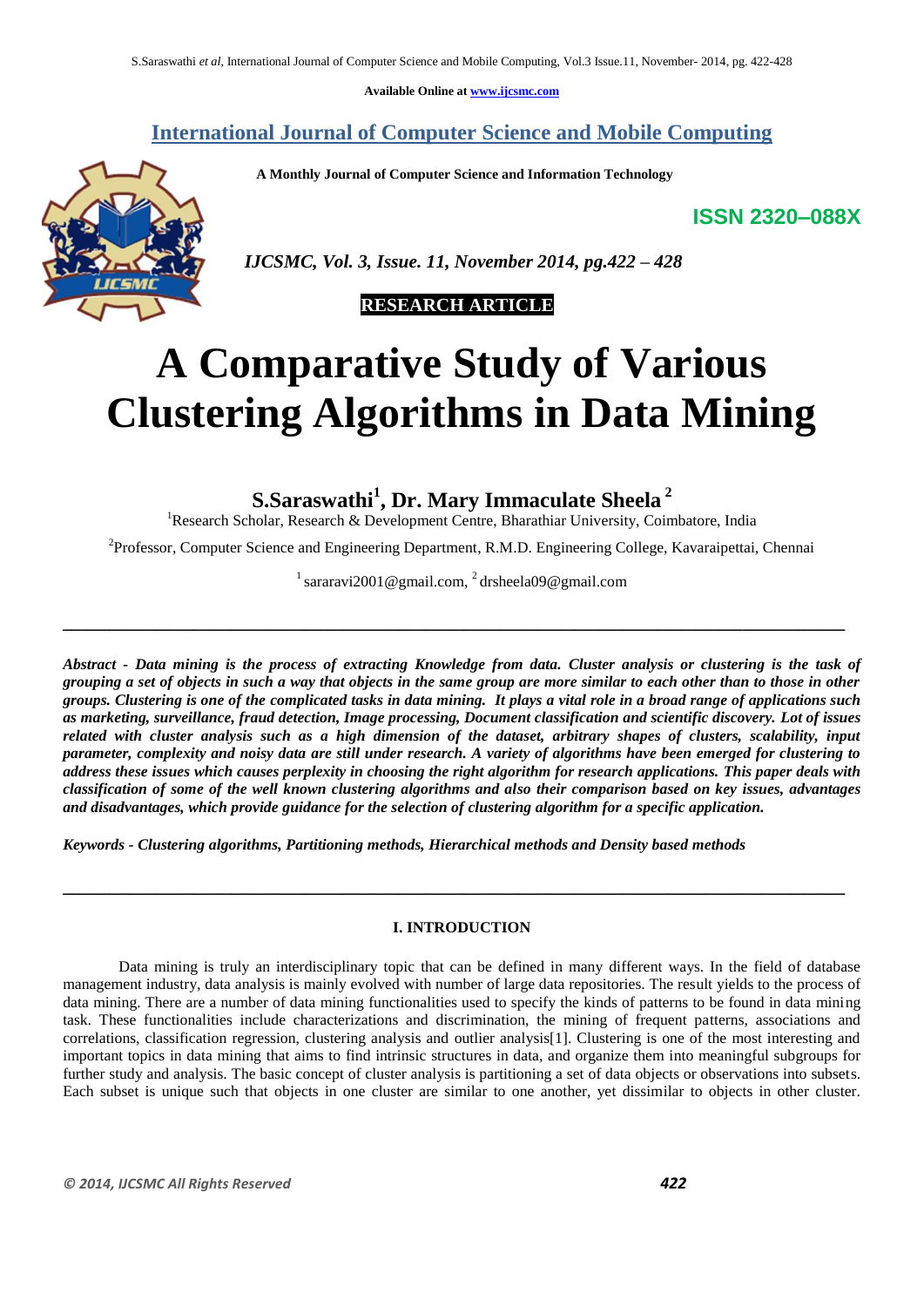Different cluster may be formed using same data set by applying different clustering methods[2]. The clustering is more challenging task than classification. High dimension of the dataset, arbitrary shapes of clusters, scalability, input parameter, domain knowledge and handling of noisy data are some of the basic requirement for cluster analysis. There are many well established clustering algorithm are present in literature. This makes a great challenge for the user to do selection among the available algorithm for the specific task. In this paper we discuss some of the popular clustering algorithms and also an attempt has been made to provide guidance for the selection of clustering algorithm for a specific application to the user.

#### **II. CLASSIFICATION OF CLUSTERING ALGORITHMS**

With the advent of technology, a lot of clustering algorithms with peculiar features were proposed and it is difficult to categorize them with a solid boundary. Even then clustering algorithms can be broadly classified into three categories according to their working principle as Partitioning methods, Hierarchical methods, Density based methods.

In short, partitioning algorithms attempt to determine k clusters that optimize a certain, often distance-based criterion function. Hierarchical algorithms create a hierarchical decomposition of the database that can be presented as a dendrogram. Density-based algorithms search for dense regions in the data space that are separated from one another by low density noise regions.



**Figure 1 : Clustering Algorithms Classification**

## *A. Partitioning Clustering Algorithms*

Partitioning method conducts one - level partitioning on data set, first it creates initial set of k partition, where parameter k is the number of partition to construct. It then uses an iterative relocation technique that attempts to improve the partitioning by moving objects from one group to another group. Typical partitioning method includes two popular algorithms, k - means and k - medoids [4]. Typically, k seeds are randomly selected and then a relocation scheme iteratively reassigns points between clusters to optimize the clustering criterion. [3] The minimization of the square-error criterion - sum of squared Euclidean distances of points from their closest cluster centroid, is the most commonly used. A serious drawback of partitioning algorithms is that there are a number of possible solutions.

*1) K-Means :*K - means clustering is a partitioning method. K - means clustering is a method of cluster analysis which aims to partition n observations into k clusters in which each observation belongs to the cluster with the nearest mean [5]. Despite its wide popularity, k-means is very sensitive to noise and outliers since a small number of such data can substantially influence the centroids. The weakness are sensitivity to initialization, entrapments into local optima, poor cluster descriptors, inability to deal with clusters of arbitrary shape, size and density, reliance on user to specify the number of clusters.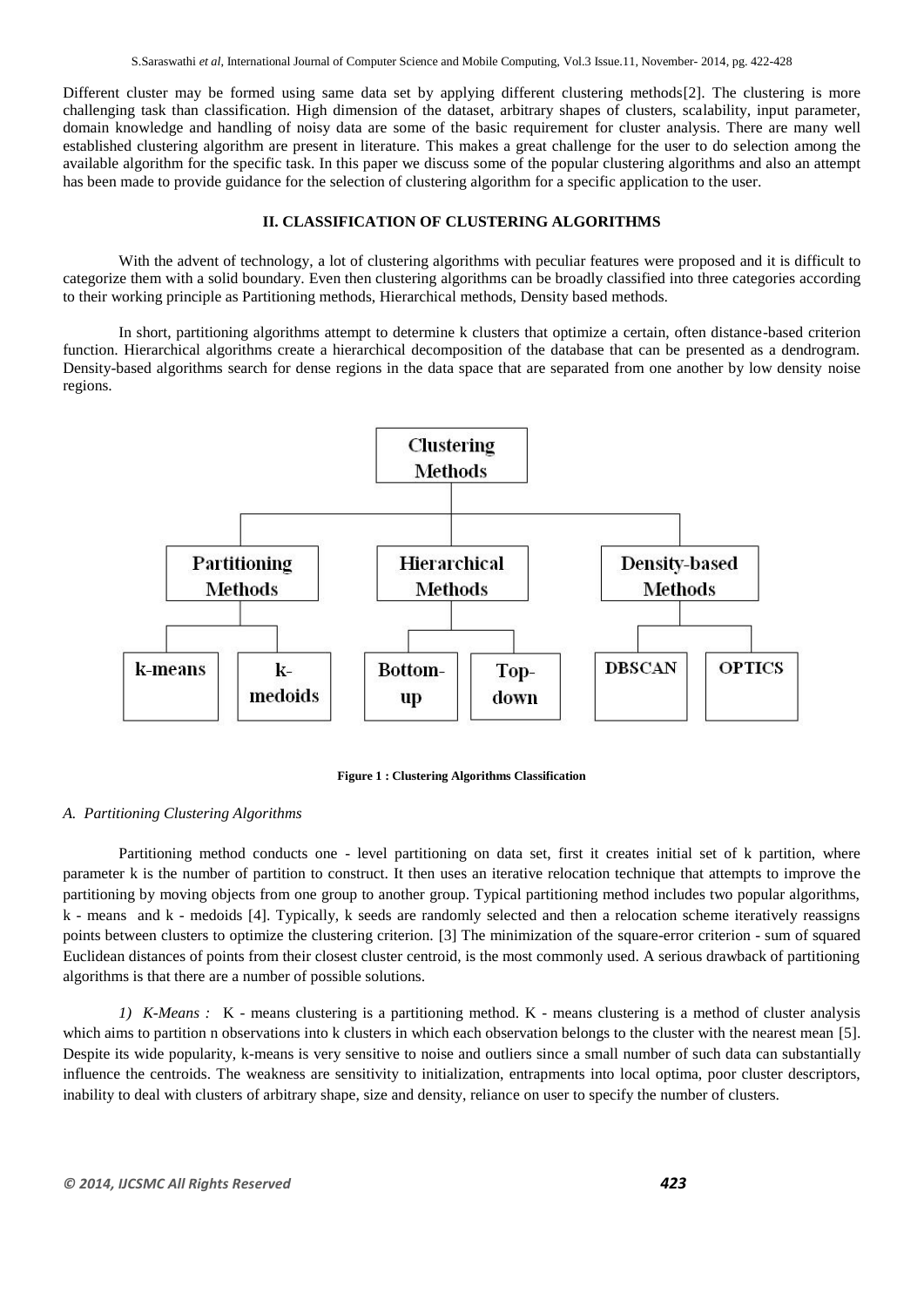It proceeds as follows:

1. Randomly selects k of the objects, each of which initially represents a cluster mean or center.

2. For each of the remaining objects, an object is assigned to the cluster to which it is the most similar, based on the distance between the object and the cluster mean.

3. It then computes the new mean for each cluster. This process iterates until the criterion function converges. Typically, the square-error criterion is used, defined as

$$
E = \sum_{i=1}^{k} \sum_{p \in C_i} |p - m_i|^2
$$

where E is the sum of the square error for all objects in the data set; p is the point in space representing a given object; and  $m_i$  is the mean of cluster Ci (both p and  $m_i$  are multidimensional). In other words, for each object in each cluster, the distance from the object to its cluster center is squared, and the distances are summed.

The k – mean algorithm means algorithm has the following important properties:

- 1. It is efficient in processing large data sets.
- 2. It often terminates at a local optimum.
- 3. It works only on numeric values.
- 4. The clusters have convex shapes.

*2) K-Medoids :* The partitioning algorithm in which cluster is represented by one of the objects located near its centre is called as a k- mediods. PAM, CLARA and CLARANS are three main algorithms proposed under the k-mediod method [6]. The k - means algorithm is sensitive to outliers because an object with an extremely large value may substantially distort the distribution of data. Instead of taking the mean value of the objects in a cluster as a reference point, we can pick actual objects to represent the clusters, using one representative object per cluster. Each remaining object is clustered with the representative object to which it is the most similar. The partitioning method is then performed based on the principle of minimizing the sum of the dissimilarities between each object and its corresponding reference point [4]. [1] An absolute-error criterion is used, defined as

$$
E = \sum_{j=1}^{k} \sum_{p \in C_j} |p - o_j|
$$

where E is the sum of the absolute error for all objects in the data set; p is the point in space representing a given object in cluster  $C_j$ ; and  $o_j$  is the representative object of  $C_j$ . In general, the algorithm iterates until, eventually, each representative object is actually the medoid, or most centrally located object, of its cluster. This is the basis of the k-medoids method for grouping n objects into K clusters. The iterative process of replacing representative objects by non representative objects continues as long as the quality of the resulting clustering is improved.

#### *B. Hierarchical Algorithms*

As the name implies, the hierarchical methods, tries to decompose the dataset of n objects into a hierarchy of a groups. This hierarchical decomposition can be represented by a tree structure diagram called as a *dendrogram*; whose root node represents the whole dataset and each leaf node is a single object of the dataset. The clustering results can be obtained by cutting the dendrogram at different level. There are two general approaches for the hierarchical method: agglomerative (bottom-up) and divisive (top down) [6].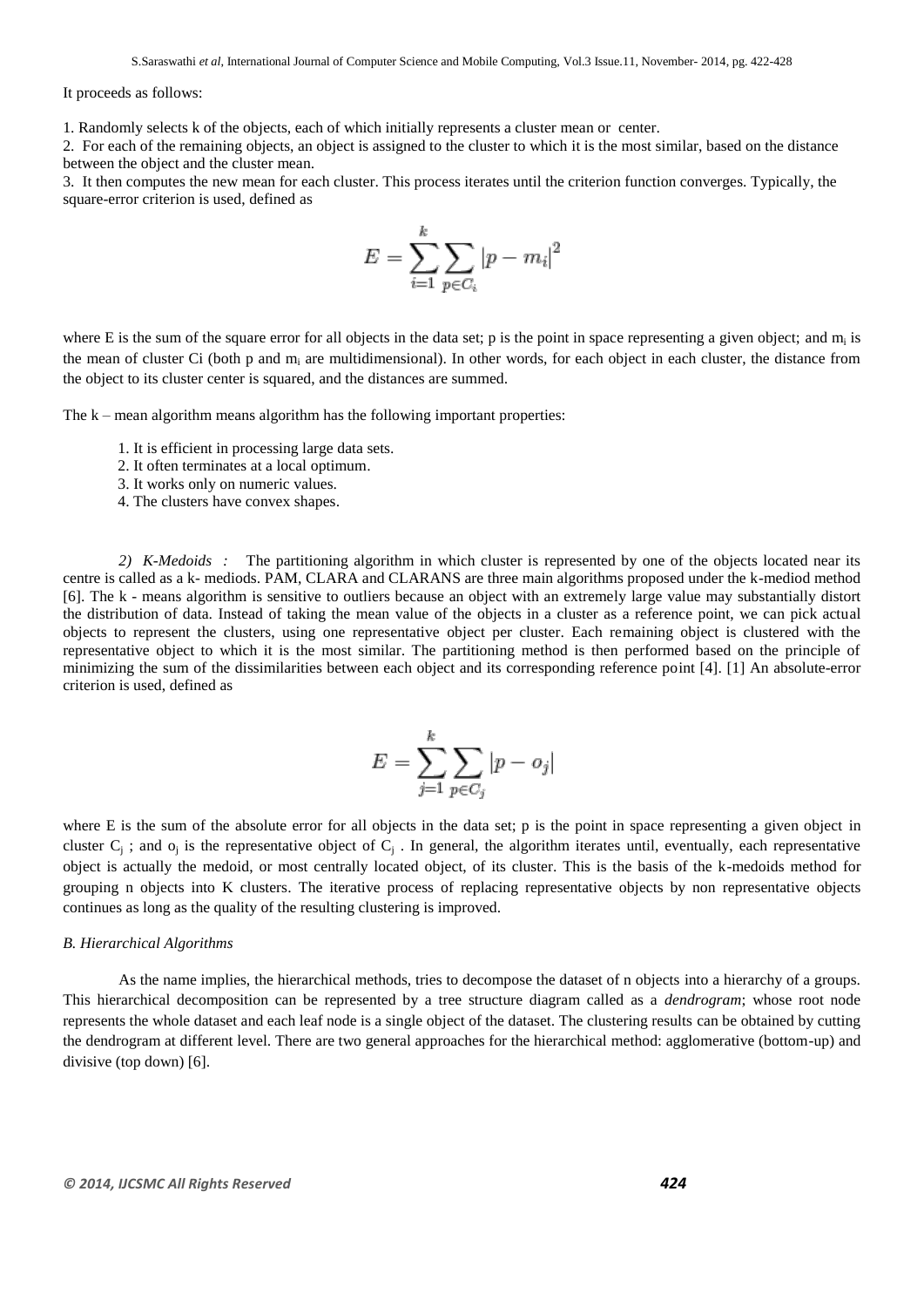

#### **Figure 2: Hierarchical Clustering**

The merging or splitting stops once the desired number of clusters has been formed. Typically, each iteration involves merging or splitting a pair of clusters based on a certain criterion, often measuring the proximity between clusters. Hierarchical techniques suffer from the fact that previously taken steps (merge or split), possibly erroneous, are irreversible [3]. The Representative algorithms proposed for hierarchical concept are CURE, BIRCH and CHAMELEON.

The construction of a hierarchical agglomerative classification can be achieved by the following general algorithm.

1. Find the 2 closest objects and merge them into a cluster

2. Find and merge the next two closest points, where a point is either an individual object or a cluster of objects.

3. If more than one cluster remains ,return to step 2

.

*1) CURE :*Clustering Using Representatives (CURE) is an agglomerative method introducing two novelties. First, clusters are represented by a fixed number of well-scattered points instead of a single centroid. Second, the representatives are shrunk toward their cluster centers by a constant factor. At each iteration, the pair of clusters with the closest representatives is merged [3]. CURE is capable of finding clusters of different shapes and sizes, and it is insensitive to outliers. Because CURE uses sampling, estimation of its complexity is not straightforward. It also uses two techniques to achieve scalability: data sampling, and data partitioning [7].

*2) BIRCH :*One of the most striking developments in hierarchical clustering is the algorithm BIRCH. **BIRCH** (balanced iterative reducing and clustering using hierarchies) is an unsupervised [data mining](http://en.wikipedia.org/wiki/Data_mining) algorithm used to perform [hierarchical clustering](http://en.wikipedia.org/wiki/Data_clustering) over particularly large data-sets. An advantage of BIRCH is its ability to incrementally and dynamically cluster incoming, multi-dimensional metric [data points](http://en.wikipedia.org/wiki/Data_point) in an attempt to produce the best quality clustering for a given set of resources. [3] It introduces a novel hierarchical data structure, CF-tree, for compressing the data into many small sub-clusters and then performs clustering with these summaries rather than the raw data. Sub-clusters are represented by compact summaries, called cluster-features (CF) that are stored in the leafs. The non-leaf nodes store the sums of the CF of their children. A CF-tree is built dynamically and incrementally, requiring a single scan of the dataset. An object is inserted in the closest leaf entry. [1]Two input parameters control the maximum number of children per non-leaf node and the maximum diameter of sub-clusters stored in the leafs. Once the CF-tree is built, any partitioning or hierarchical algorithms can use it to perform clustering in main memory. BIRCH is reasonably fast, but has two serious drawbacks: data order Sensitivity and inability to deal with non-spherical clusters of varying size because it uses the concept of diameter to control the boundary of a cluster.

*3) CHAMELEON :*Chameleon is a hierarchical clustering algorithm that uses dynamic modeling to determine the similarity between pairs of clusters. In Chameleon, cluster similarity is assessed based on how well-connected objects are within a cluster and on the proximity of clusters. That is, two clusters are merged if their interconnectivity is high and they are close together. Chameleon has been shown to have greater power at discovering arbitrarily shaped clusters of high quality than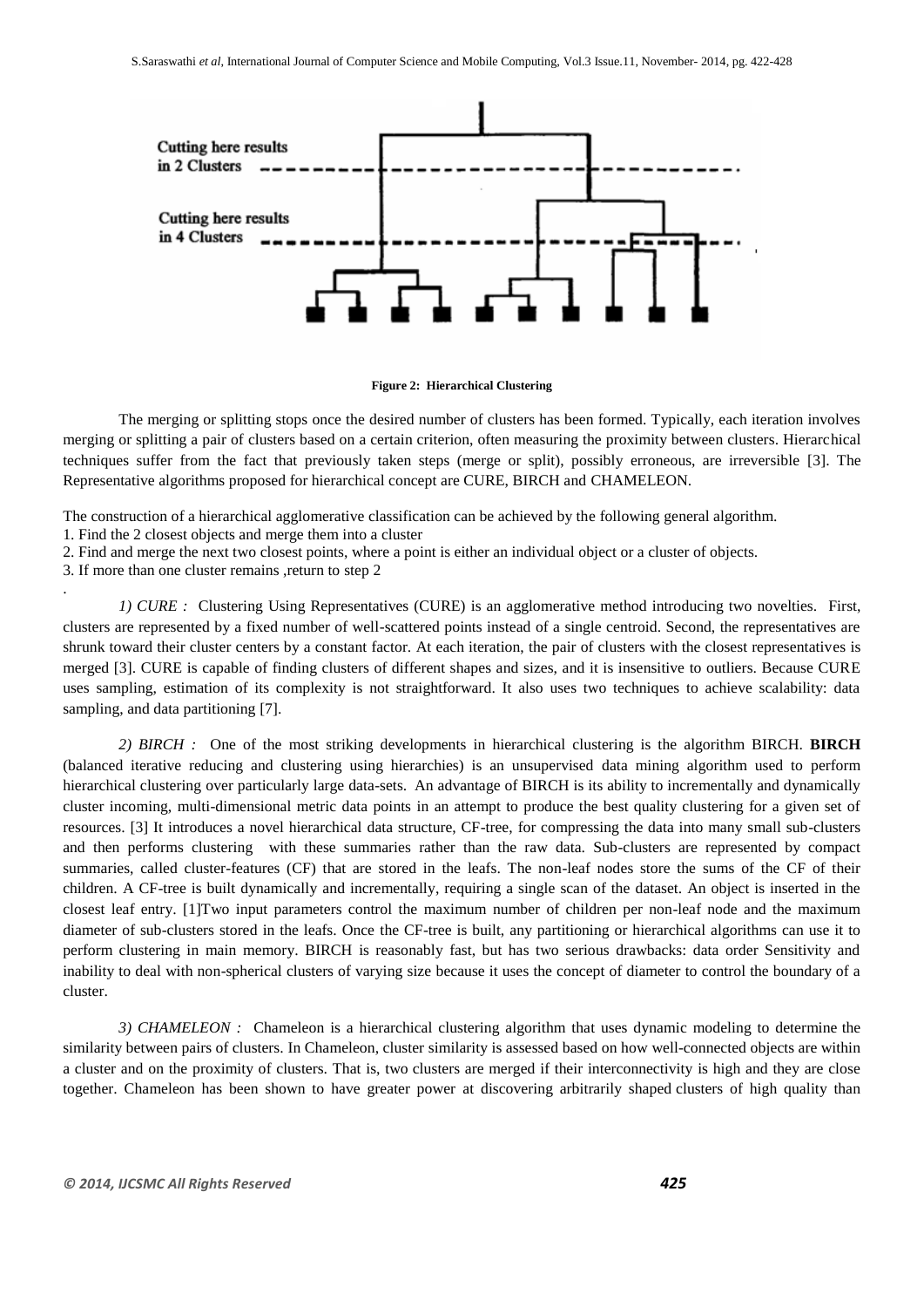several well-known algorithms such as BIRCH and density based DBSCAN.[3] Due to its dynamic merging model CHAMELEON is more effective than CURE in discovering arbitrary-shaped clusters of varying density. However, the improved effectiveness comes at the expense of computational cost that is quadratic in the database size. However, the processing cost for high-dimensional data may require  $O(n2)$  time for n objects in the worst case.

## *C. Density-Based Methods*

To discover clusters with arbitrary shape, density-based clustering methods have been developed. These typically regard clusters as dense regions of objects in the data space that are separated by regions of low density representing noise. An open set in the Euclidean space can be divided into a set of its connected components. The implementation of this idea for partitioning of a finite set of points requires concepts of density, connectivity and boundary. They are closely related to a point's nearest neighbours. [7] A cluster, defined as a connected dense component, grows in any direction that density leads. Therefore, density-based algorithms are capable of discovering clusters of arbitrary shapes. Also this provides a natural protection against outliers. They also have good scalability. These outstanding properties are tempered with certain inconveniencies. From a very general data description point of view, a single dense cluster consisting of two adjacent areas with significantly different densities (both higher than a threshold) is not very informative. Another drawback is a lack of interpretability. [1] There are two major approaches for density-based methods. The first approach pins density to a training data point and the representative algorithms include DBSCAN and OPTICS. The second approach pins density to a point in the attribute space and It includes the algorithm DENCLUE.

*1) DBSCAN :*DBSCAN (Density-Based Spatial Clustering of Applications with Noise) is a density based clustering algorithm. The algorithm grows regions with sufficiently high density into clusters and discovers clusters of arbitrary shape in spatial databases with noise. It defines a cluster as a maximal set of density-connected points. [3] A density-based cluster is a set of density-connected objects that is maximal with respect to density-reachability. Every object not contained in any cluster is considered to be noise. This method is sensitive to its parameter e and MinPts, and leaves the user with the responsibility of selecting parameter values that will lead to the discovery of acceptable clusters. If a spatial index is used, the computational complexity of DBSCAN is O(nlogn), where n is the number of database objects. Otherwise, it is O(n2).

*2) OPTICS :*OPTICS(Ordering Points To Identify the Clustering Structure) computes [1] an augmented cluster ordering for automatic and interactive cluster analysis. Because of the structural equivalence of the OPTICS algorithm to DBSCAN, the OPTICS algorithm has the same runtime complexity as that of DBSCAN, that is, O(nlogn) if a spatial index is used, where n is the number of objects.

*3) DENCLUE :* DENCLUE (DENsity-based CLUstEring) is a clustering method based on a set of density distribution functions. [1] The method is built on the following ideas: (1) the influence of each data point can be formally modeled using a mathematical function, called an influence function, which describes the impact of a data point within its neighbourhood; (2) the overall density of the data space can be modeled analytically as the sum of the influence function applied to all data points; and (3) clusters can then be determined mathematically by identifying density attractors, where density attractors are local maxima of the overall density function.

# **III. Comparative Study**

Clustering is a challenging task in data mining. There are large number of clustering algorithms, each to solve some specific problem. No clustering algorithm can adequately handle all sorts of cluster structure and input data. The goal of this comparative study is to provide a comprehensive review of different clustering techniques in data mining. It is given in table I. An exhaustive comparative study of different clustering algorithms proposed under the different methods by considering the different aspects of clustering is given in table II. In table II we had provided the comments for each of the algorithm which gives the clear idea of the pros and cons of each of the algorithms.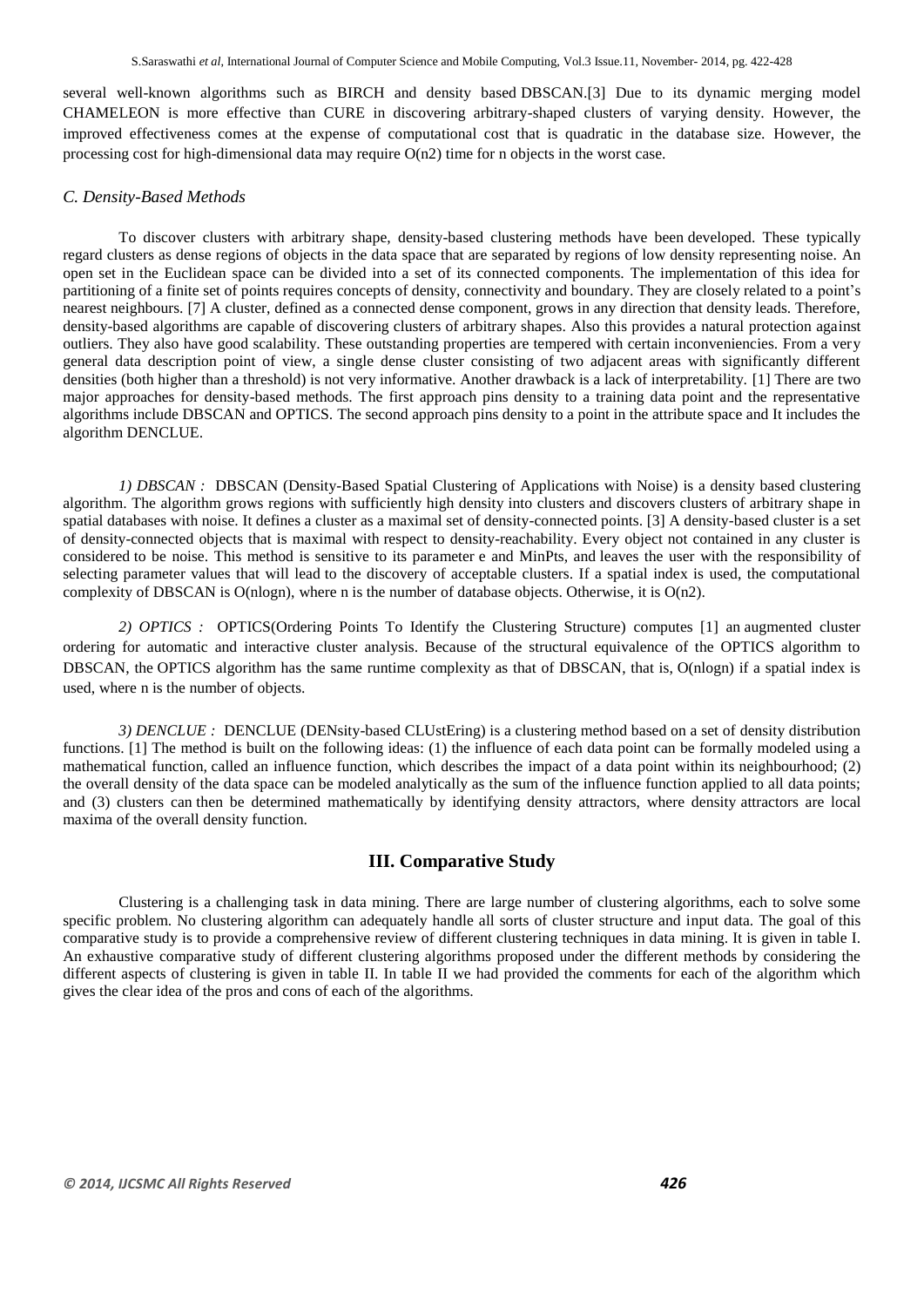| <b>Clustering Method</b> | <b>Advantages</b>                                                                                                                                                                                     | <b>Disadvantages</b>                                                                                                                                                                                                                                                           |
|--------------------------|-------------------------------------------------------------------------------------------------------------------------------------------------------------------------------------------------------|--------------------------------------------------------------------------------------------------------------------------------------------------------------------------------------------------------------------------------------------------------------------------------|
| Partitioning             | Relatively scalable and<br>simple.<br>Suitable for datasets with<br>compact spherical clusters<br>that are well-separated.                                                                            | Degradation in high<br>dimensional spaces.<br>Poor cluster descriptors<br>High sensitivity to<br>initialization phase, noise<br>and outliers                                                                                                                                   |
| Hierarchical             | Embedded flexibility<br>$\bullet$<br>regarding the level of<br>granularity.<br>Well suited for problems<br>involving point linkages,<br>e.g. taxonomy trees.<br>Application to any attribute<br>types | Inability to make<br>corrections once the<br>splitting/merging decision is<br>made.<br>Lack of interpretability<br>regarding the cluster<br>descriptors.<br>Vagueness of termination<br>criterion.<br>Prohibitively expensive for<br>high dimensional and<br>massive datasets. |
| Density based            | Discovery of arbitrary-<br>$\bullet$<br>shaped clusters with varying<br>size<br>Resistance<br>to noise<br>and<br>outliers                                                                             | High sensitivity to the<br>setting of input parameters<br>Poor cluster descriptors<br>Unsuitable for high-<br>dimensional datasets                                                                                                                                             |

# Table I : Advantages & Disadvantages of Clustering Methods

| <b>Clust. Algorithm</b> | Data Type<br><b>Handling</b> | <b>Cluster Shape</b> | Complexity                       | <b>Handling High</b><br><b>Dimensional Data</b> | <b>Comments</b>                                                                                                                              |
|-------------------------|------------------------------|----------------------|----------------------------------|-------------------------------------------------|----------------------------------------------------------------------------------------------------------------------------------------------|
| K-Means                 | Numeric                      | Convex               | O(nkt)                           | N <sub>o</sub>                                  | 1. Ease of<br>implementation,<br>Simplicity $\&$<br>Efficiency<br>2. Sensitive to noise<br>3. Can 't handle<br>clusters of different<br>size |
| <b>CURE</b>             | Numeric                      | Arbitrary            | $O(N^2_{sample} log N_{sample})$ | Yes                                             | 1. Uses multiple<br>Representatives<br>2. Improves the<br>Scalability                                                                        |
| <b>BIRCH</b>            | Numeric                      | Convex               | O(n)                             | N <sub>0</sub>                                  | 1. Designed for<br>clustering a large<br>amount of numerical<br>data.<br>2. works well only<br>for spherical clusters                        |
| <b>CHEMELEON</b>        | Numeric                      | Arbitrary            | $O(n^2)$                         | No                                              | 1. More effective<br>than CURE.<br>2. Produce high<br>quality clusters.                                                                      |